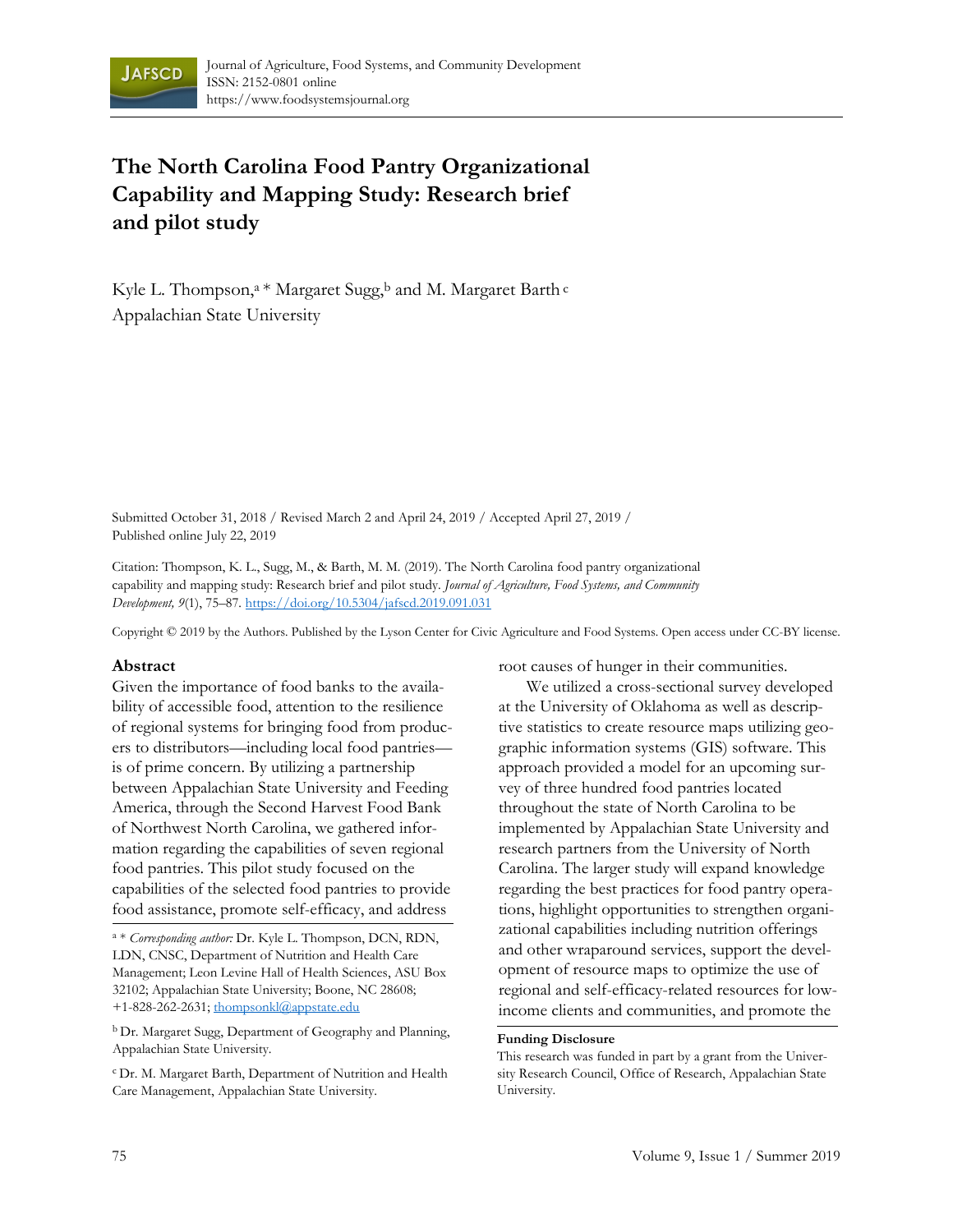expansion of opportunities for collaboration and funding.

 Ultimately, we plan to utilize statewide data to develop a Food Pantry Capability Index based on selected measures encompassing available food assets, financial resources, size of area served, population-specific demographics, and number and type of auxiliary services offered including economic development initiatives. Such an Index could be used nationwide to assess and improve overall food resiliency and self-efficacy for given communities, counties, regions, and states.

## **Keywords**

Capability, Capacity, Food Bank, Food Pantry, Food Resilience, Food Resource Center, GIS Mapping, Resilience, Resource Mapping, Self-Efficacy

## **Introduction**

Given the importance of food banks to the availability of accessible food, attention to the resilience of regional systems for bringing food from producers to distributors—including local food pantries is of prime concern. This paper provides a description of methods used to conduct a completed pilot study and subsequent research which is now in progress. The long-term aim of this project is to: 1) expand the base of knowledge regarding local food pantries, including the creation of resource maps to promote regional- and state-level optimization of food access, and 2) to develop an easy-to-use, practical instrument to assess the capabilities of food pantries to meet client needs and to support the food resilience of local communities and their greater regions. We believe it is important for the well-being of food pantry clients and their communities to share this brief describing our research in progress to provide other interested researchers with information which could potentially lead to expansions of the geographic scope of this effort. In addition, we hope to prompt productive research collaborations which could benefit the populations served by local food pantries.

# **Literature Review**

While the concepts of food system resilience and sustainability have been the topic of much

scholarly interest in recent years, the concept of food pantry capabilities has yet to be explored to the same degree (Bazerghi, McKay, & Dunn, 2016; Tendall et al., 2015). A *capable* individual or organization possesses attributes required for performance, or has traits conducive to or permitting the achievement of a desired goal (Merriam-Webster Dictionary, 2018a). Thus, a *capable* food pantry is one with the organizational skills and resources to achieve the desired goals of (1) effectively and efficiently providing clients with a reliable source of safe and nutritious food in times of immediate need, and sustaining an adequate supply of food resources in the face of changing environmental conditions and a variable client base, (2) promoting self-efficacy in clients to enable them to meet their own nutrition needs to the greatest extent possible, and (3) consistently addressing the root causes of hunger in communities (Feeding America, 2018b). Food pantry *capabilities* are those things the food pantry has the potential to do with its human, material, and financial resources (Capability, n.d.).

 Nussbaum described *capabilities* in relation to individuals, as "…the answers to the question, 'What is this person able to do and to be?'" (Nussbaum, 2011, p. 20). Capabilities, then, if we extrapolate from the personal to the organizational, include *opportunities* resulting from the unique blend of competences, social and environmental settings, and choices made by an entity at a specific given time (Nussbaum, 2011). Choices made by food pantry leaders in response to their particular situations may enhance or restrict organizations' capabilities (Nussbaum, 2011).

 *Capacity* refers to the ability of a facility or organization to hold or accommodate products or people, the physical and mental abilities of individuals, and/or the ability of an individual or organization to perform or produce (Merriam-Webster Dictionary, 2018b). The term *capability* encompasses the meaning of *capacity,* and is considered a synonym (Capability, n.d.). In the food bank literature, both terms are used to express similar concepts. In this paper, we prefer the term *capability,* as it refers to the effective performance of all key functions of the agency.

 Capability serves as the vehicle which carries an organization beyond short-term viability toward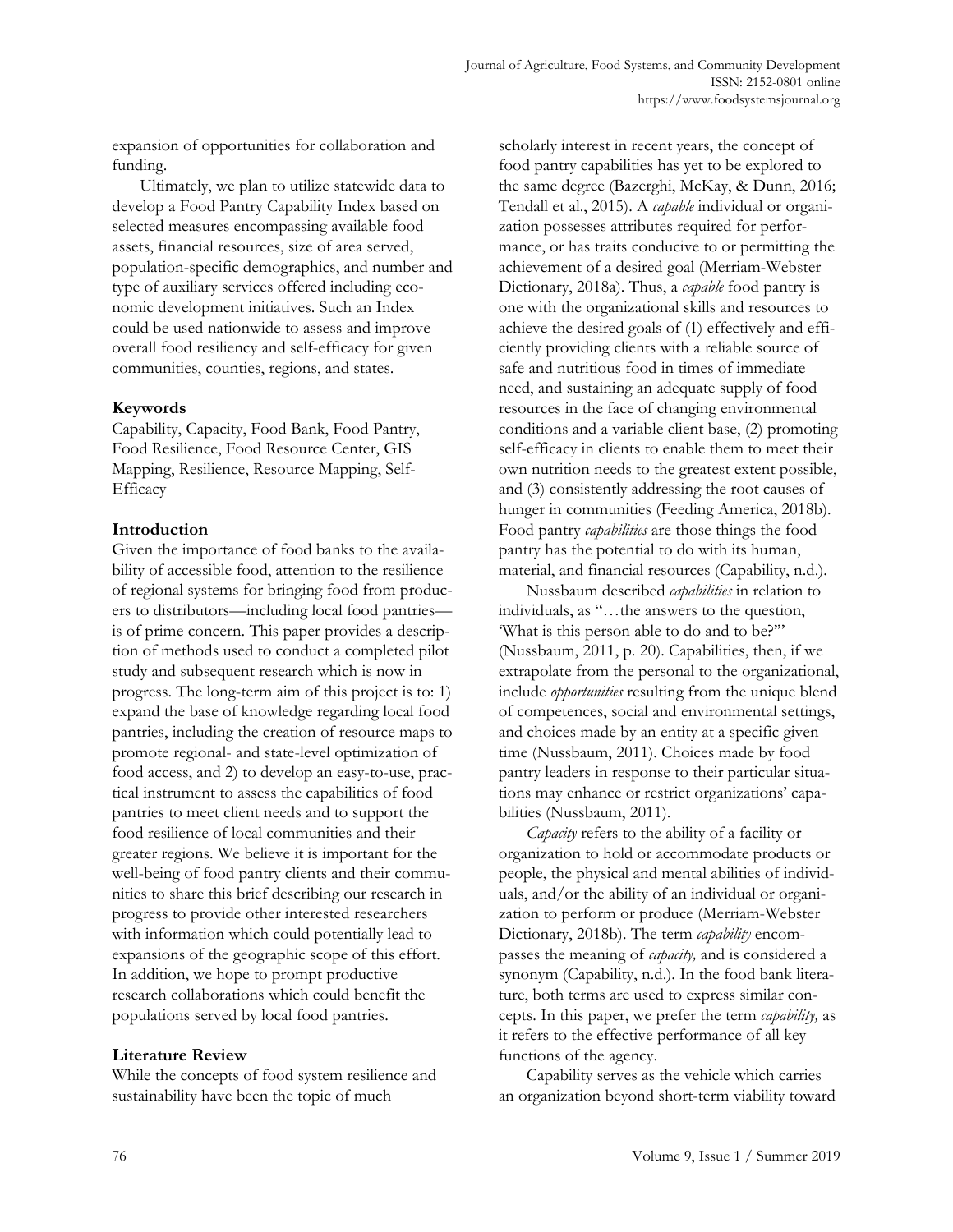resilience and sustainability. A capable food pantry organization makes choices and seizes opportunities supportive of ongoing, stable function. Resilience is the maintenance of function over time in the face of disturbances, and sustainability is the preservation of a system for the long term (Tendall et al., 2015). Optimization of food pantry resilience and sustainability would enhance pantry capabilities and thus, the overall food environment of geographic regions. A tool specifically designed to quantify the capability of individual or regionally grouped food pantries to meet clients' nutrition needs immediately and over time, promote selfefficacy, and address the root causes of hunger would contribute to the evaluation and improvement of geographic regions' food resiliency (Feeding America, 2018b).

 Food pantries meet critical needs by providing emergency and short-term access to food and nutrition resources for food-insecure, low-income populations within specific communities (Mousa & Freeland-Graves, 2018; Schumann, Trull, & Noack, 2015). Some food pantries may struggle to meet such needs due to geographic or financial vulnerabilities; for example, rural food pantries may face challenges in maintaining their supply chains due to their distance from common supply chain channels (Miller et al., 2016).

 Large hunger relief organizations, such as Feeding America, regularly gather data and report findings from constituent pantries. Actionable knowledge regarding the organizational capabilities of food pantries within given geographic regions enhances the ability of organizations to respond to population needs (Weinfield et al., 2014). The importance of data collection regarding the operation of food pantries is growing, as pantries in developed nations are serving an increasing number of clients who are chronically food insecure; that is, clients who rely on the food pantry as their main source of food over the long term (Bazerghi et al., 2016; Feeding America, 2011; Ford, Lardeau, Blackett, Chatwood, & Kurszewski, 2013; Garratt, 2017).

**Food Pantry Capabilities.** A small but growing body of scholarly literature is focused on food pantry capabilities. Bazerghi, McKay, and Dunn (2016) found that food pantries (referred to as

"food banks" for the purposes of their study) were generally limited in their ability to improve food security outcomes among target populations, and that key indicators of capability included adequate operational resources, availability of perishable foods such as fruits and vegetables, and a focus on identified client needs. Akalis (2014) reported that three factors that often curtail the capability of food pantries to respond to client needs include dependence on volunteer staffing, lack of suitable facilities, and inadequate funding. Wetherill and colleagues described food pantry capability barriers including a lack of nutrition policies to promote nutrition education among clients, and low inventories of healthful foods such as fresh fruits and vegetables (Wetherill et al., 2019).

 Increasing interest in the development of food pantry capabilities is indicated by conferences such as the Northern Illinois Food Bank's Access Capability and Engagement (ACE) Conference, workshops focused on building food pantry capacity including those implemented by the Capital Area Food Bank, and capacity-building grant opportunities exemplified by those funded by the Global Food Banking Network (Capital Area Food Bank, n.d.; Northern Illinois Food Bank, 2016; The Global Food Banking Network, 2018). Capabilityenhancing efforts have included training and workshops focused on volunteer recruitment, fund raising, grant writing, outreach to diverse populations, community gardening projects, and best practices for managing food distribution chains (Capital Area Food Bank, n.d.; Edwards, 2014; Northern Illinois Food Bank, 2016; The Global Food Banking Network, 2018). Awareness of the importance of nutrition policies (including the provision of nutrition education and healthful foods) as a vehicle to promote food pantry capabilities is evidenced by recent research on this topic (Caspi, Grannon, Wang, Nanney, & King, 2018; Martin, Wolff, Callahan, & Schwartz, 2018; Wetherill et al., 2019).

**Toward a Food Pantry Capability Index.** The concept of a "capability index" is not new. Worstell and Green (2017) analyzed case studies and identified eight qualities common to resilient locally based food systems that could be quantified to create an objective "resiliency/sutainability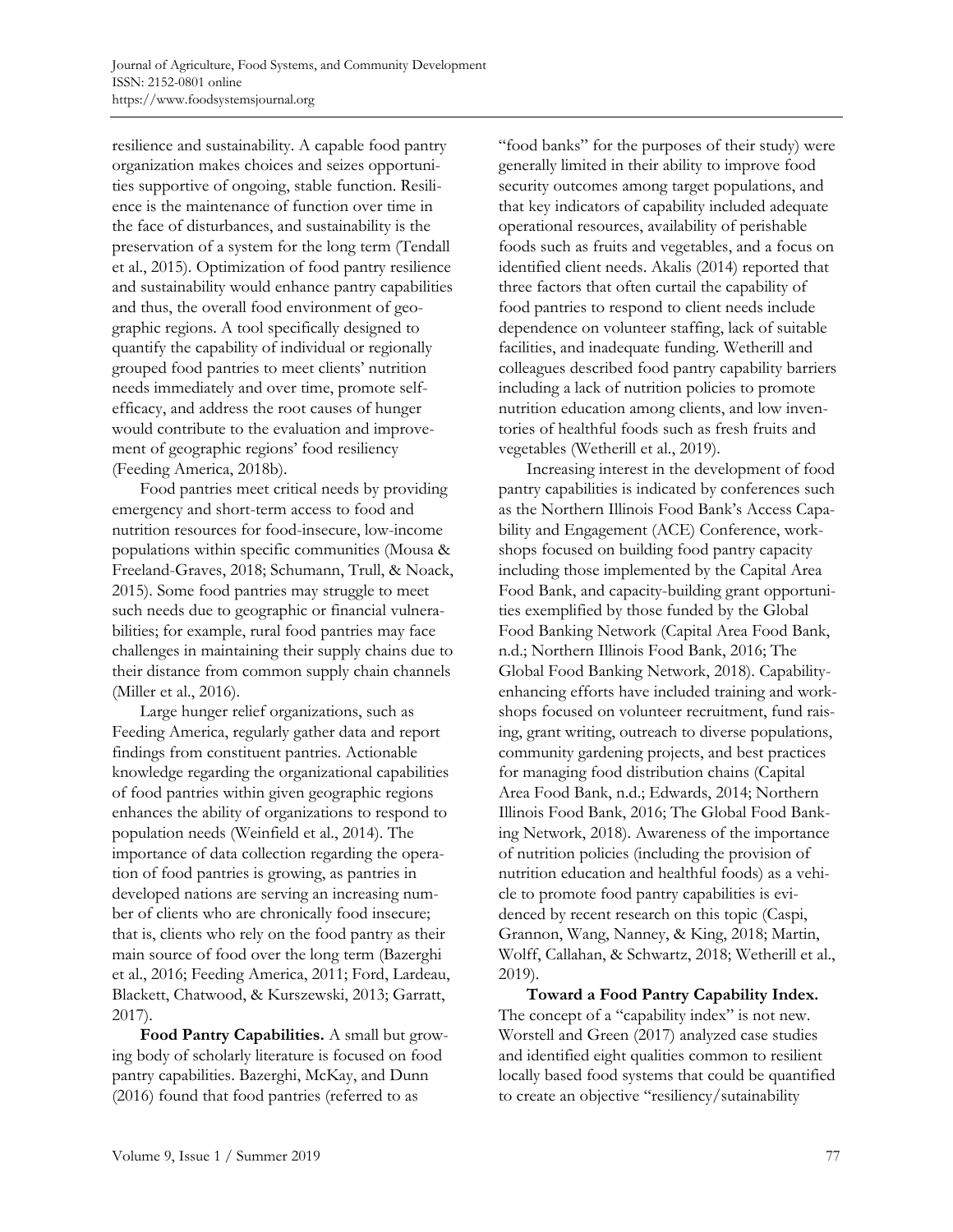index." The researchers concluded their paper by proposing a list of statements—based on the eight qualities—which could be used to define resilient and sustainable food systems (Worstell & Green, 2017). It is possible that a similar methodology could be applied to describe "capable" food pantries.

 In a 2014 report on regional food bank operations completed for the Kate B. Reynolds Charitable Trust, leaders of food banks recognized for their effectiveness described their best practices (Edwards, 2014). Food banks are regional storage and distribution centers for food that is allocated to smaller local food pantries (Feeding America, 2018c). Food pantries are front-line organizations that receive food resources from regional food banks and then distribute that food directly to clients to relieve food insecurity in local communities. Food bank leaders identified the capacity of partner agencies (food pantries) to distribute food as the "weakest link" in regional food distribution systems. The leaders listed tier ratings of constituent agencies as a best practice to identify high-performing pantries whose services could be expanded, those that could benefit from support to increase capacity, and those whose closure might allow better targeting and utilization of resources (Edwards, 2014). This identified best practice implies that an organized system—perhaps a capability index—for assessing food pantry capabilities could be helpful in optimizing resource allocation to better serve clients.

 The Food and Agriculture Organization of the United Nations (FAO) developed a "resilience tool" to assess the capacity of individual households to withstand major changes (called "shocks") in their food security status (Food and Agriculture Organization of the United Nations, 2010). While the tool was designed for the household level, it provides a list of criteria and a mathematical equation to quantify the relationships among the criteria and generate a resiliency score. Thus, the FAO tool may serve as a useful model for the development of a food pantry index. The tool's criteria for determining household food resiliency include income, access to food, physical assets such as land, availability of food and/or income assistance, access to

services, adaptive capacity that may be enhanced by education level and a variety of income streams, and stability of criteria as time passes (FAO, 2010). It may be that parallel criteria for food pantry resilience could be described. These could include annual budget and access to food supplies; physical facilities of the pantry; availability of government support such as commodity foods; access to expertise and support services; adaptive capacity as determined by the training and education of pantry staff; collaborations and partnerships with larger support organizations such as food banks; number and variety of income and donation sources; and stability of criteria as time passes.

 Schumann, Trull, and Noack (2015) assessed and reported on the capacity of food pantries in San Diego County, California, to provide services to clients. The criteria of capacity delineated by the researchers provide helpful suggestions for operational functions to be addressed by a food pantry capacity tool, including sources of food, location of pantry sites, populations served, operating hours, paid and volunteer workforce, storage capacity, nutritive value of foods, availability of transportation, managerial considerations (including office space and technology), communication practices, marketing plan, advocacy activities, compliance and reporting of activities, and fundraising practices (Schumann et al., 2015).

 In Puna, a rural region of Hawaii, a coalition of individual citizens and groups came together to determine how to best support and enhance their communities (Hawaii Alliance for Community Based Economic Development, 2016). The report focuses on two topics: disaster preparedness and capacity building of food pantries to support emergency food needs. The authors identified six areas important to food pantry capabilities: sustainability, outreach and communication, going beyond canned food to provide auxiliary services, navigation of regulations, coordination and collaboration with individuals and community organizations, and food as an entry point to community services. The authors present four aspects of resiliency that include connection to others, connection to place and 'Aina,<sup>1</sup> connection to the past and future, and

<sup>1 &#</sup>x27;Āina is the Hawaiian term for land or earth (Pukui & Elbert, 1986).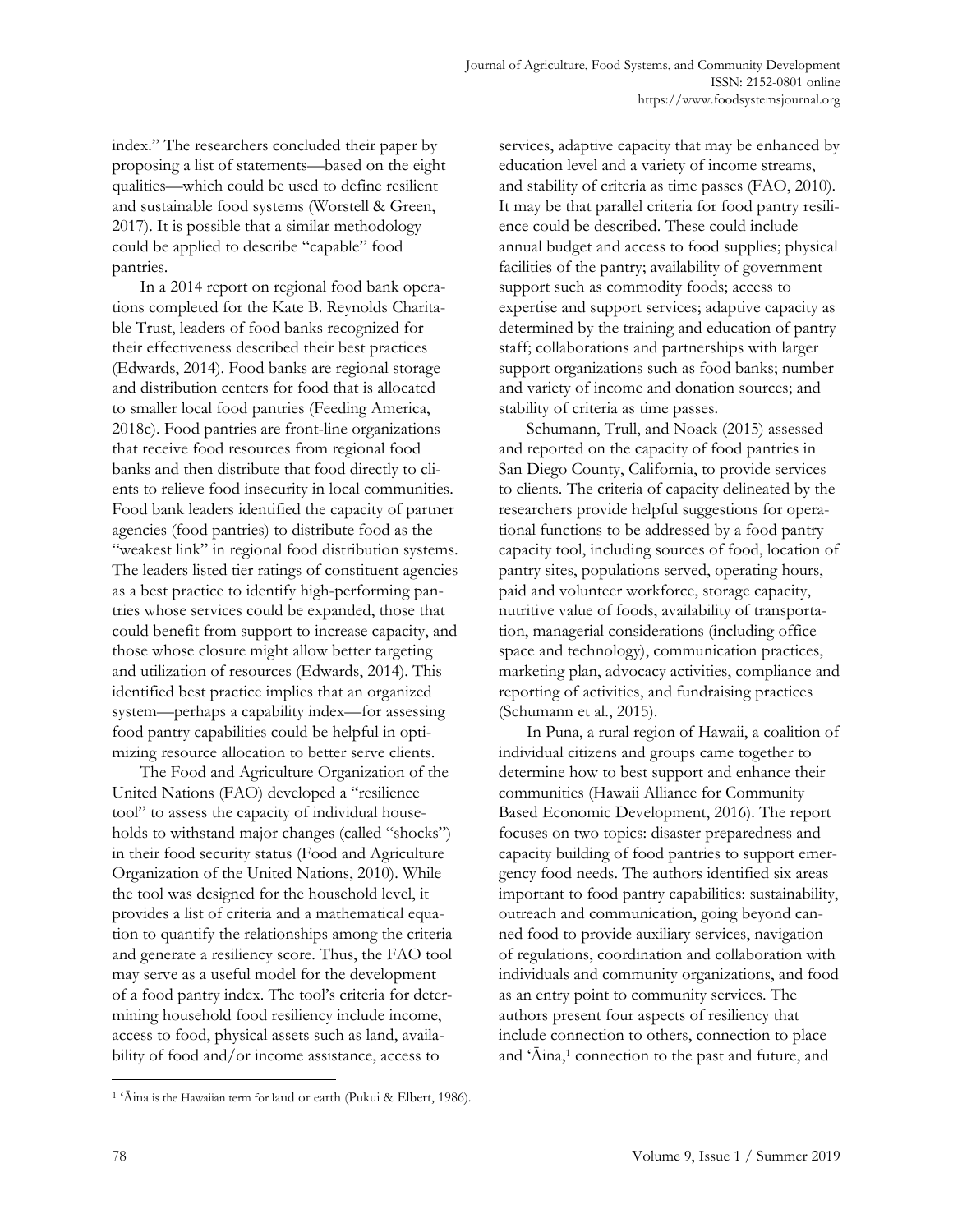connection to self (Hawaii Alliance for Community Based Economic Development, 2016). These aspects may point to important components of food pantry capability in relation to community networks and connections. Throughout the report, a focus on community assets and strengths, rather than community deficiencies, is encouraged (Hawaii Alliance for Community Based Economic Development, 2016).

 Caspi et al. (2018) recognized the need to assess the nutritional quality of food distributed by food pantries. The researchers developed the FAST (Food Assortment Scoring Tool), a 13-item tool to score the overall nutrient content of food selected by food pantry clients. The FAST was compared with the Healthy Eating Index-2010 (HEI-2010), a tool developed by the United States Department of Agriculture to compare particular eating patterns' adherence to the Dietary Guidelines for Americans (USDA Food and Nutrition Service, 2019). The researchers found that the FAST correlated well with the Healthy Eating Index-2010 and was feasible and easy to use in reallife food pantry settings (Caspi et al., 2018). While the nutritive value of foods provided is an important aspect of food pantry operations, FAST does not evaluate overall food pantry operations. It does, however, provide an example of quantifying food pantry functions and the importance of food pantry nutrition policies, and provides useful input toward construction of an overall food pantry capability index.

 The literature suggests that developing a food pantry capability index based on specific criteria encompassing identified qualities and characteristics of effective food pantries would be useful and is feasible. Such an index may encourage further research and positive change that could result in improved quality of life and increased selfefficacy for food pantry clients.

## **Study Objectives**

The specific objectives of the complete research study are threefold. First, the authors seek to address the question: "What is the capability of food pantries to deliver services to specific geographic regions that address root causes of hunger and support nutrition needs and self-efficacy of the populations served?" Second, the authors seek to develop regional food pantry resource maps to visually disseminate study data for use in assessing regional capabilities by study partners and other interested persons and organizations. Third, the authors seek to develop a Food Pantry Capability Index tool (FPCI) to quantify the ability of individual food pantries to carry out their operations and key functions. The objective of the pilot study described in this paper was to develop and refine a methodology that has the potential to be standardized and used as a model in a statewide food pantry assessment, and to be used as a data gathering tool in regards to developing the FPCI. An additional, overall objective is to increase the body of knowledge of best practices among area food pantries.

## **Study Partners**

**Feeding America food banks.** Feeding America is the United States' largest hunger relief organization, and encompasses over 200 food banks and 60,000 food pantries nationwide (Feeding America, 2018d). By supplying food pantries, food banks play a key role in the delivery of groceries to food pantry clients (Bazerghi et al., 2016). Seven strategically located Feeding America food banks provide the entire state of North Carolina with food warehousing and distribution services (Feeding America, 2018a, 2018c).

 Second Harvest Food Bank of Northwest North Carolina (SHFB NWNC) is one of North Carolina's seven Feeding America food banks. SHFB NWNC's mission statement includes two goals: (1) to provide essential food assistance, and (2) to engage the community in eliminating hunger and its causes (SHFB NWNC, 2015). This mission aligns with Feeding America's mission, which is also twofold: (1) to feed America's hungry through a nationwide network of member food banks, and (2) to engage America in the fight to end hunger (Feeding America, 2018b). Because of the close connection between Feeding America and SHFB NWNC, benchmark measures and best practice guidelines which result from SHFB NWNC operations can be disseminated across the U.S. to address food security issues.

 **U.S. Department of Agriculture.** This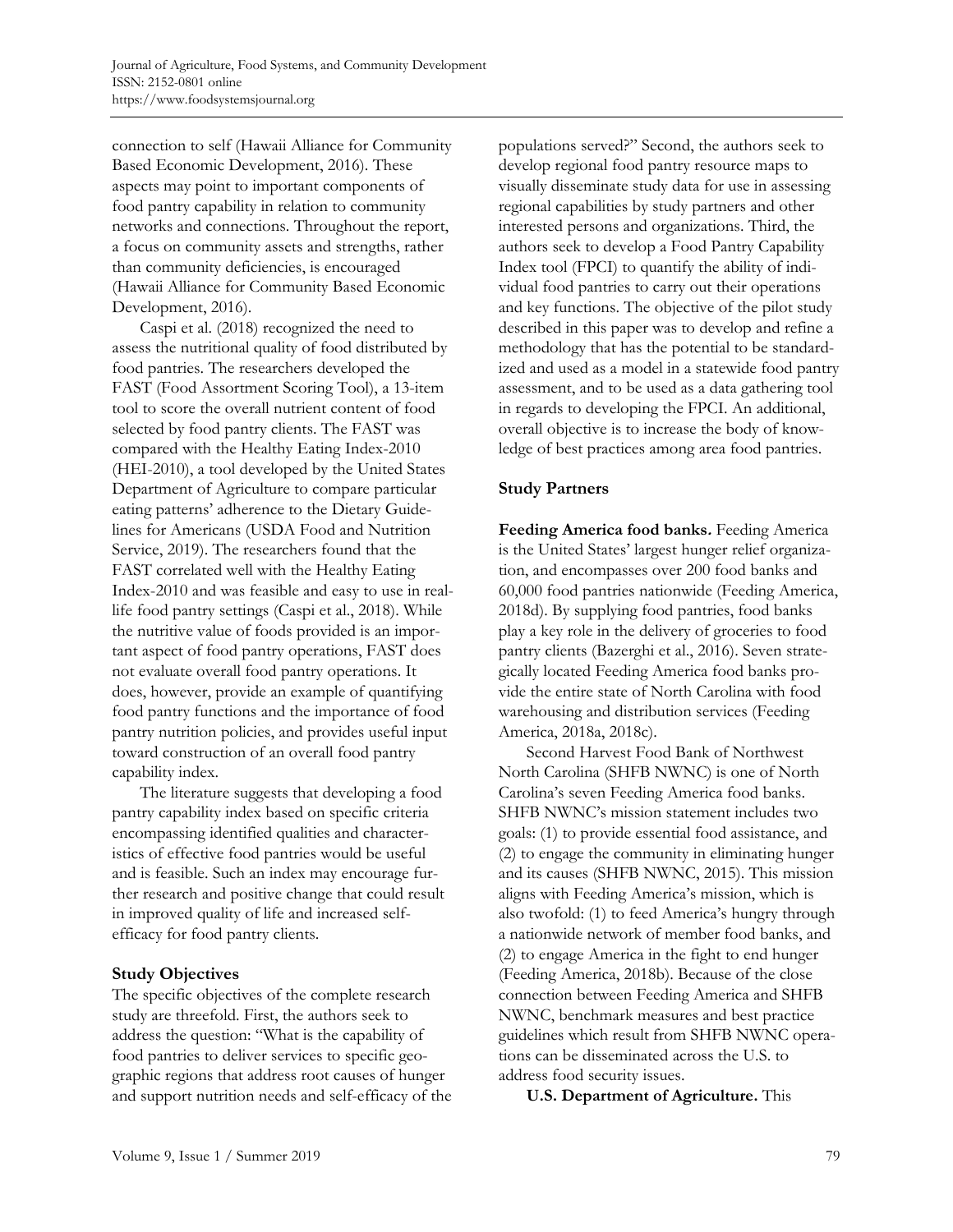investigation received initial input and advice from the U.S. Department of Agriculture, Southeast Regional Office Food and Nutrition Service leadership team (SERO USDA FNS). SERO USDA FNS articulated its specific goals for (1) the development of resource maps for food pantry locations and service areas to support the needs of SNAPeligible clients, (2) evaluation of pantry customer service practices to effectively meet client needs, and (3) assessment of the capability of food pantries to provide services that promote self-efficacy among food pantry clients in the southeast region of the United States (Barth, 2018). Food pantry resource mapping can provide important information to SERO USDA FNS regarding the ability and resiliency of specific geographic areas of the state of North Carolina to cope with food emergencies and to meet the needs of underserved, low-income populations.

 The North Carolina Food Pantry Organizational Capability and Mapping Study, Northwest North Carolina Module (NCFPCM NWNC), was designed to strengthen the ability of Feeding America and its North Carolina affiliate food banks to address their mission by assessing the capabilities of local food pantries to meet client needs. The pilot study on which we report was a component of the NCFPCM NWNC, and of a larger study of food pantries to be implemented throughout the entire state of North Carolina (the full study is referred to as NCFPCM). The pilot study was conducted in cooperation with regional partners including the SHFB NWNC and SERO USDA FNS. The larger study will be conducted by a regional coalition that includes North Carolina's constituent Feeding America Food Banks, SERO USDA FNS, Appalachian State University, and researchers from other University of North Carolina System institutions.

## **Research Methods**

## *Study Design*

Our study design employs a cross-sectional survey and includes four phases. The preparation (Phase One) and pilot phases (Phase Two) have been completed and are reported here. The implementation phase (Phase Three) of the NCFPCM NWNC is currently underway and consists of survey delivery to food pantries across SHFB NWNC's service area, with completion of northwest North Carolina data collection anticipated by June 2019. The data analysis and dissemination of study findings phase (Phase Four) is planned for the summer and fall of 2019. IRB oversight was not required by the Appalachian State University Office of Research Protections on the determination that the study did not constitute human subject research.

 **Phase One: Preparation.** Prior to conducting the pilot study, research partnerships were established with the University of Oklahoma, SHFB NWNC, and SERO USDA FNS. The Appalachian State University research team was assembled and included experts in clinical nutrition, public health nutrition, and geographic information science. Survey developers from the University of Oklahoma granted permission to utilize the survey that was employed in this study and provided training to the Appalachian State University researchers in the use and implementation of the survey. The survey assessed each participating food pantry's current practices and capabilities with respect to (a) basic organizational information, (b) structure and governance, (c) facilities and operations, (d) use of technology, (e) source(s) of funding and financing, (f) nutrition practices and services, and (g) services and assistance that support economic development and skill-building resulting in living wage opportunities for clients.

 We conducted online and in-person meetings with personnel from the SHFB NWNC. During these meetings, SHFB NWNC staff reviewed and made minor changes to the survey language to be consistent with language used by SHFB NWNC. Additional tasks completed during the preparation period included organization of the pilot study and planning for regional implementation of the wider survey in the fall of 2018.

 **Phase two: Pilot study (April 2018 through August 2018).** In order to test and evaluate the study methods, including administration of the survey both in person and via online survey software, Appalachian State University research faculty and graduate students implemented a pilot study in April 2018. SHFB NWNC staff recommended seven food pantries in their service area as initial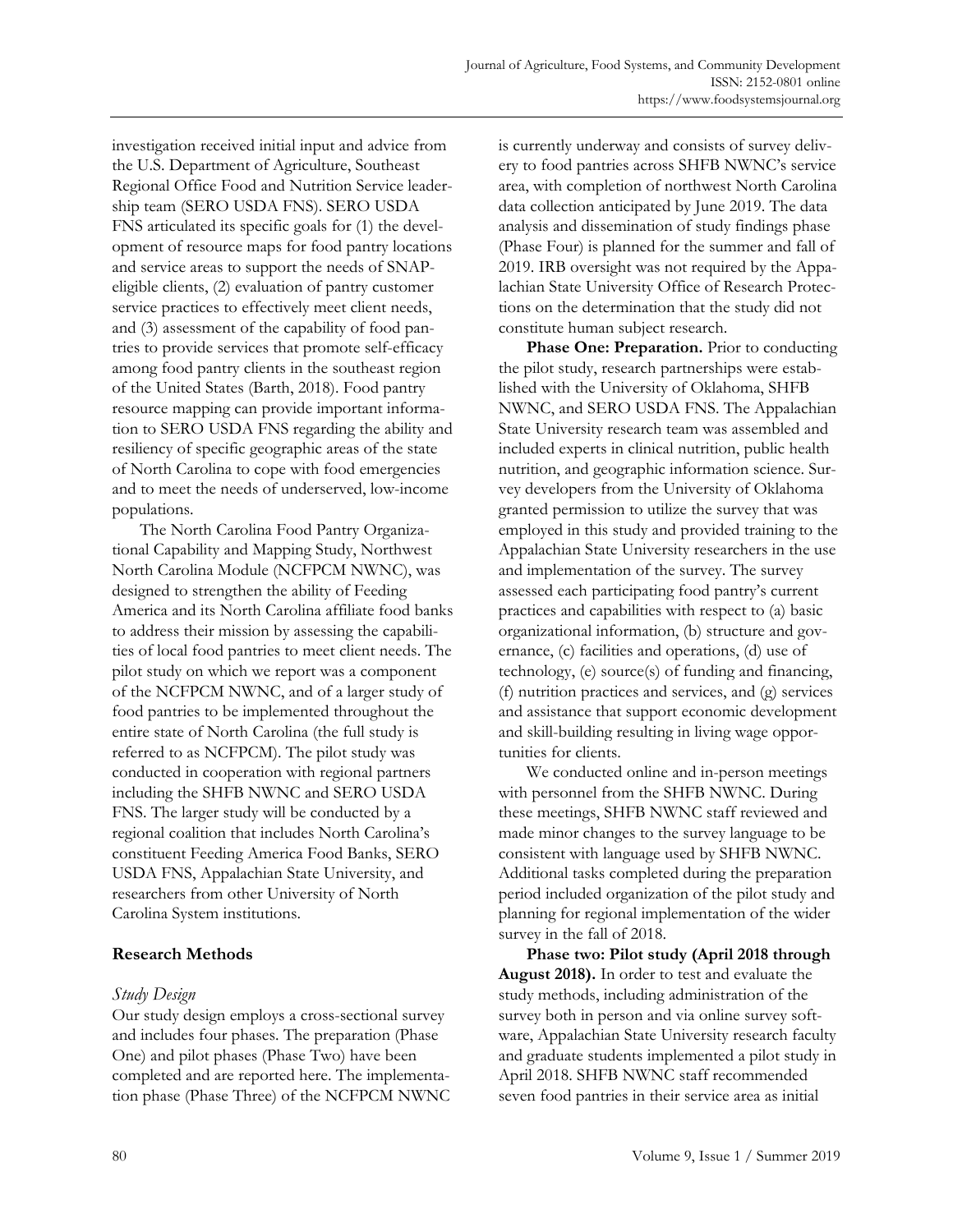survey sites, and on-site appointments were scheduled with food pantry directors to administer—or in one case, explain—the survey. Food pantry directors answered the survey questions. Six of seven surveys were completed face-to-face in order to collect participant comments on the survey questions and to evaluate clarity of the survey language as reported by the participant population. The survey was prepared for online administration using Qualtrics survey software, and the seventh pilot survey was administered via online deployment (Qualtrics, 2018). The participant who completed the online pilot survey provided comments and feedback on the experience.

#### *Data Analysis*

Data from the face-to-face surveys were entered into Qualtrics software and were combined with data obtained online from the seventh survey. The pilot analysis resulted in descriptive statistics. One of the co-investigators, who is a geographic information scientist, experimented with mapping a variety of study findings. Preliminary mapping of the seven sites was completed in geographic information systems (GIS) software using Environmental Systems Research Institute's (ESRI) ArcMap (2018).

## **Results**

Preliminary analysis of the pilot data revealed that numbers did not always follow a logical pattern. For example, larger budgets did not necessarily equate to larger number of households or clients served. The number of volunteers does not align perfectly with volume or need in every case. These types of misalignments may create challenges in both capability and resilience in some pantries, while others may have more capacity than necessary. Expanded data from the larger overall survey, as well as examination of food pantry criteria such as length of time in service, overall number of labor hours provided by staff and volunteers, and other factors may provide insights into variability in outcomes.

 The mean length of time the pantries had been operating was 28 years (median time 34 years). Four of seven pantries were affiliated with religious organizations. Four of seven pantries own the

buildings from which they operate, two lease operating space, and one pantry uses a sponsor-owned building free of charge. The mean percentage of food provided to the pantries by SHFB NWNC was 60%, indicating that SHFB NWNC is a key contributor to pantries' stability and capability to carry out their missions.

 Among the seven food pantries, over 11,000 unique clients and 4,000 households receive monthly food assistance. The mean and median labor hours contributed per food pantry per week by volunteers were 476 and 336, respectively. Of the seven food pantries, six offered either a fullchoice or semichoice food selection model, indicating that clients may choose foods with varying degrees of independence. One pantry offered mobile food distribution to outlying areas in its service region, and another pantry tailored its hours to shift workers.

 Six of seven pantries reported having no written nutrition policy. Food pantry leaders indicated that certain preferred foods (defined as  $\geq$  five of seven food pantries per item) were the focus of increased acquisition efforts, including fruits, vegetables, eggs, nuts and seeds, lean animal protein, dried beans and lentils, dairy, and dairy alternatives. A majority of pantries reported needing additional equipment, in particular commercial-grade refrigerators and freezers. All the pantries offered certain non-food items, such as toiletries and cleaning supplies, when available. Selected preliminary quantitative data results are provided in Table 1.

 Participating food pantry leaders identified their desired strategic directions for capability enhancement, including expanding their facilities, developing the client choice model, obtaining commercial-grade refrigerated storage, increasing the number of volunteers, and obtaining reliable and sustainable funding sources. Three of seven food pantries reported providing auxiliary services focused on assisting clients in achieving increased self-efficacy, and two additional food pantries mentioned such auxiliary services as planning a strategic direction for future development. Reported auxiliary services included partnerships with local and regional employers and educational facilities to provide employment training and job opportunities; housing assistance; and referrals to appropriate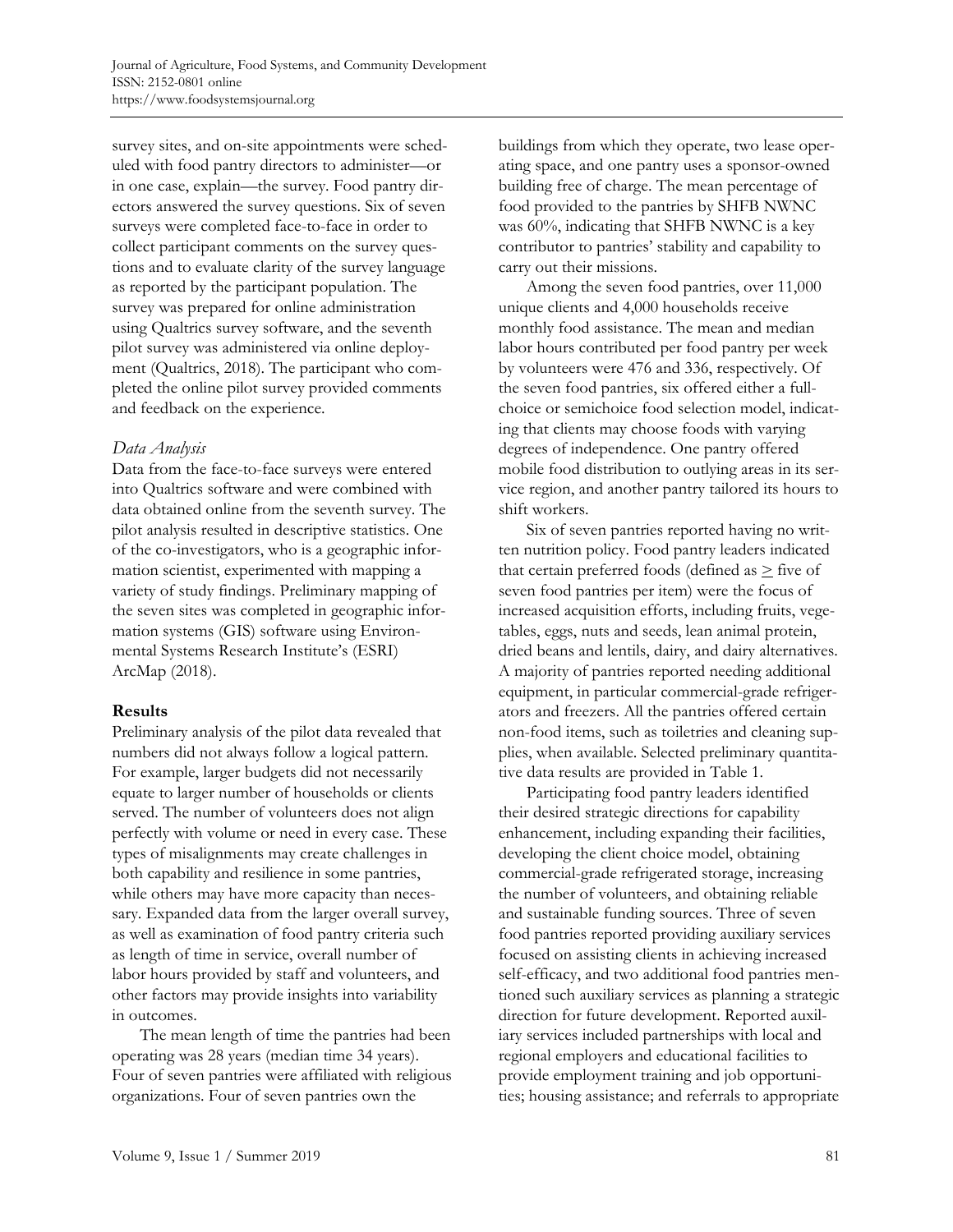| Data Collected                                                         | Mean                 | Median               |
|------------------------------------------------------------------------|----------------------|----------------------|
| Time in operation (in years)                                           | 28                   | 34                   |
| Number of unique clients (per month)                                   | 1580                 | 2281                 |
| Number of households served (per month)                                | 592                  | 350                  |
| Pounds of food distributed (per year) <sup>a</sup>                     | 452.648 <sup>b</sup> | 255,204c             |
| Number of labor hours provided by volunteers (per week)                | 476                  | 336                  |
| Distance traveled by clients to reach the pantry (in miles)            | 9                    | 5                    |
| Percent of total food distributed provided by Second Harvest Food Bank | 60                   | 56                   |
| Annual operating budget (non-food, in US\$)                            | 503.410 <sup>b</sup> | 633,730 <sup>b</sup> |
| Annual food budget (in US\$, rounded to the nearest dollar)            | 227.712 <sup>b</sup> | 161.139 <sup>b</sup> |

#### Table 1. Selected Summative Preliminary Quantitative Data from Pilot Survey of Seven Regional Food Pantries in Northwest North Carolina

a One pantry measured food distribution in "boxes," for a total of 11,385 boxes per year; another pantry measured food distribution in "meals," for a total of 150,000 meals per year. **b** Based on 4 pantries that reported food distribution in pounds. c Based on 6 reporting pantries.

Note: 1 lb.=.45 kg; 1 mile=1.6 km

agencies as needed. The geographic information scientist co-investigator conducted resource mapping of study results. Resource maps may be useful in generating hypotheses and directions for future research by other investigators. Example resource maps are found in Figures 1 and 2.

 As a result of data analysis, the investigators identified selected data points that may be useful as measures of food pantry capability. We plan to continue developing the tool as our expanding database provides further information on each of the indicators. We are considering using a Likert

# Figure 1. Pilot Study GIS Mapping Example: Rural and Urban Continuum Codes and the Number of Monthly Clients at Each Food Pantry



Source: U.S. Census Bureau (2010), U.S. Department of Agriculture (2010).

scale to obtain a score for each item, with the overall mean score providing a "capability score"; however, determination of an appropriate scoring mechanism is still evolving. Possible indicators for development of the FPCI, a rationale for utilizing each indicator, and "criterion sentences" based on the methods of Worstell and Green (2017) are found in Table 2.

## **Discussion**

Lessons learned from the pilot study include the need for minor adaptations of survey wording to align with SHFB NWNC terminology and the identification of specific questions that often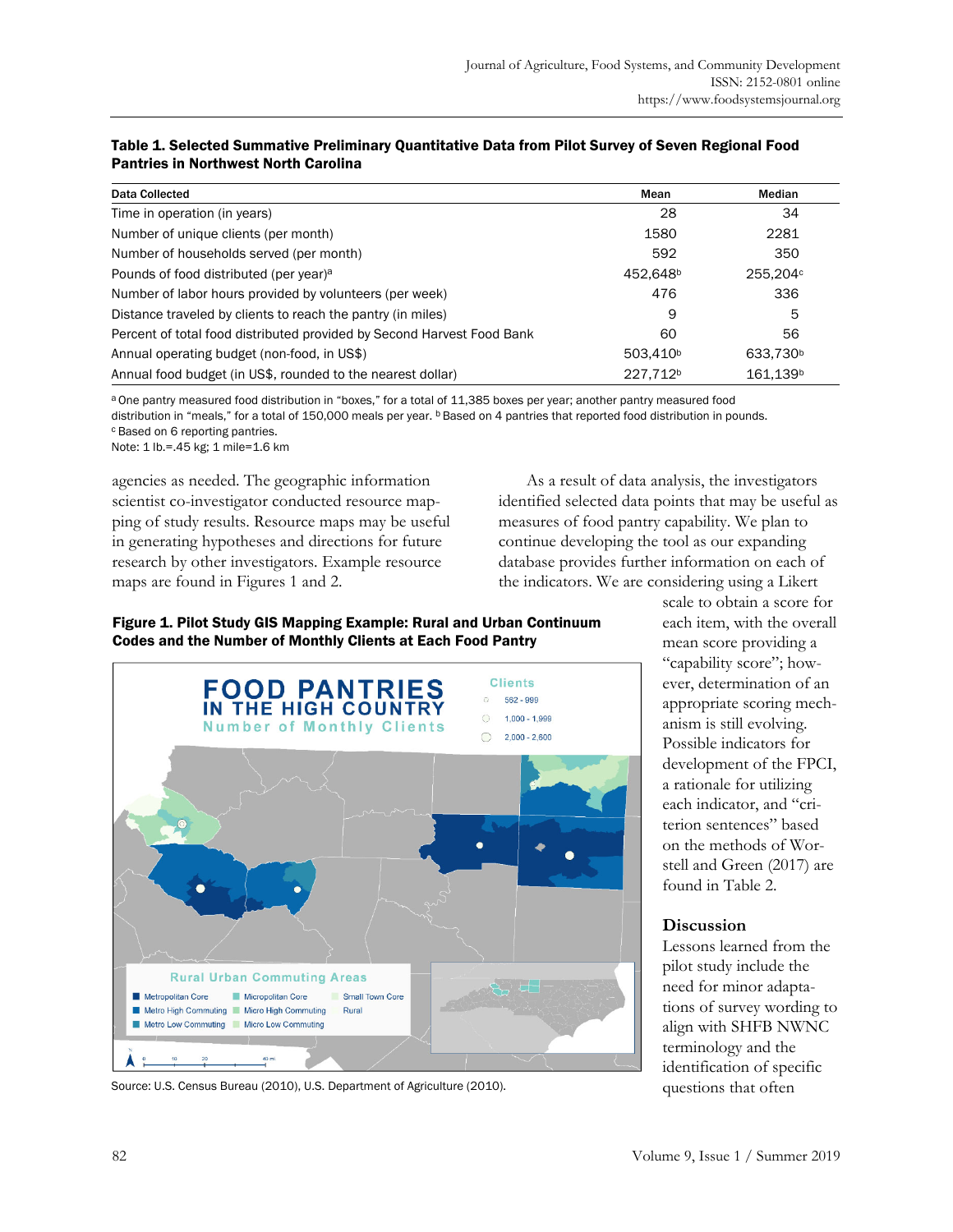

Figure 2. Pilot Study GIS Mapping Example: Median Income at the Census Tract and Food Pantry Locations

Source: U.S. Census Bureau (2017).

required clarification for participants by the survey administrator.

 Implementation of the survey using Qualtrics software helped the investigators learn how to effectively use this tool, including use and administration of the online survey, techniques for using the survey software for data analysis, and methods for mapping data obtained from the survey. As a result of suggestions during the pilot study from the study geographic information scientist and the SERO USDA FNS leadership team, four additional survey questions were developed and added to the survey. Data for these questions were obtained by phone calls or emails to participants after the initial pilot survey was administered. Following completion of the pilot study, the updated and finalized survey was entered into Qualtrics as a new survey in preparation for administration during Phase Three of the study.

 A key observation by the investigators was that despite significant challenges in fulfilling their missions of alleviating hunger in people living with low incomes, food pantry leaders demonstrated core strengths of determination, dedication to their

mission, and focus on the population served. The pantries have been in operation for a median length of 34 years, indicating that the organizations are deeply embedded n their communities. In addition, the number of service hours regularly contributed by volunteer staff came as a surprise to the investigators. Using the median value of 336 volunteer labor hours per week per pantry, about 122,304 hours are donated per year among the small sample of pantries surveyed during the pilot study. This highlights the commitment to community service and altruism indicated by both pantry

leaders and volunteers, and is a key strength to be leveraged for improvement of regional food resiliency.

 **Applications to other research.** Tools and assessments used to evaluate food pantries need to be adapted to the local situation in terms of language, culture, and terminology. Using survey software may add to the utility of the survey and the ease of data analysis. Additional questions specific to local situations may be needed. The pilot study helped the researchers realize the importance of identifying strengths in addition to challenges, as strengths may be substantial but are not always obvious. We recognized the need for a validated tool to identify areas for improvement and to help optimize the use of resources by pinpointing focus areas and thus the appropriate expertise needed to address those areas. Overall, we are encouraged that the pilot study supported the strength of our methodology for gathering data, and subsequently using that data to generate not only useful information, but viable and helpful tools. Assessing food pantry capabilities and resilience across locales and regions may be able to promote new linkages for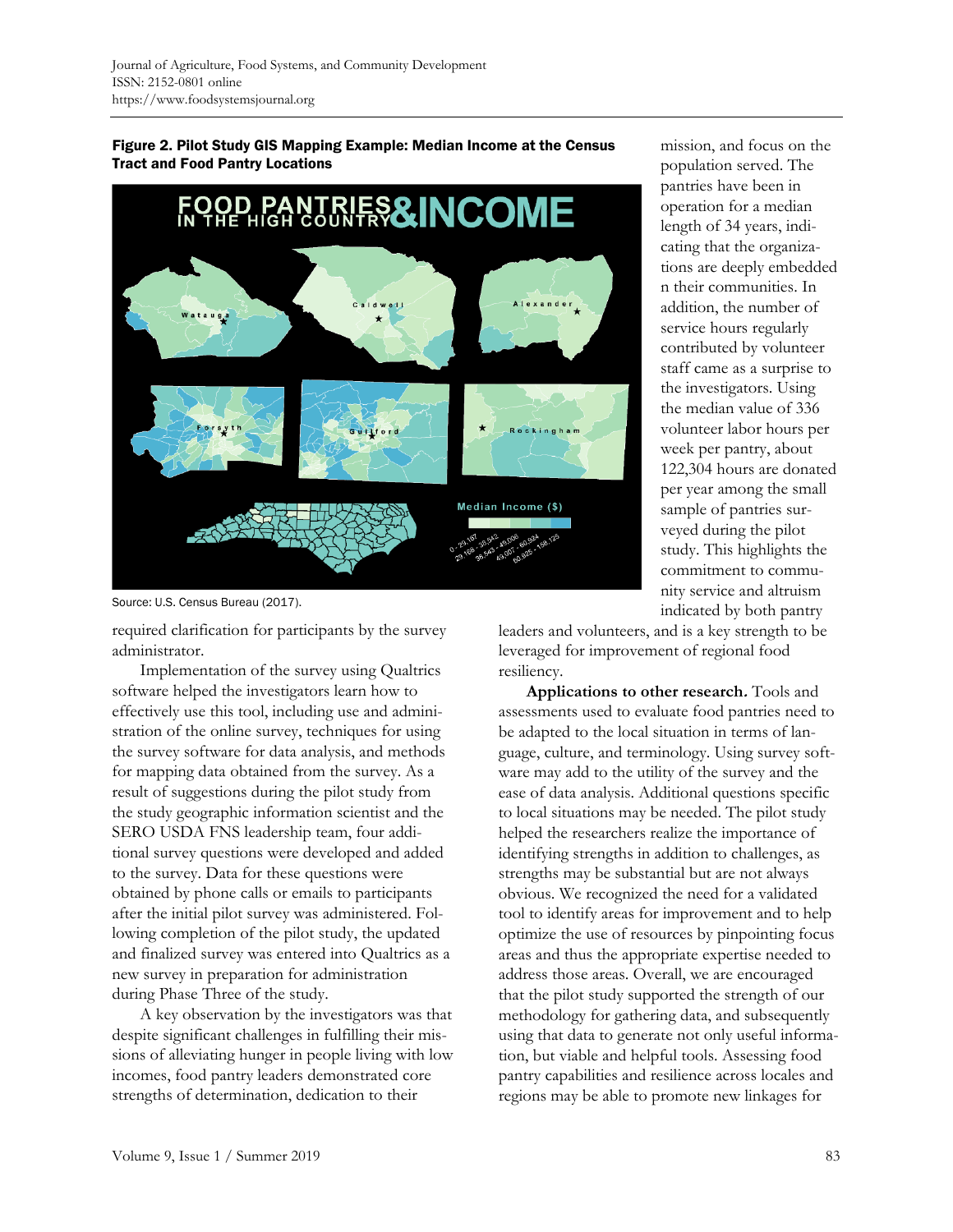| Table 2. Food Pantry Capability Index (FPCI) Development Table: Possible Data Indicators for Development |
|----------------------------------------------------------------------------------------------------------|
| of FPCI with Rationale and "Criterion Statements" for Each Item                                          |

| <b>Suggested Data Indicators for FPCI</b>                             |                                                                                                                         |                                                                                                                                                                                                                                                                                                               |                                                                                                                                                                                                                             |  |  |  |
|-----------------------------------------------------------------------|-------------------------------------------------------------------------------------------------------------------------|---------------------------------------------------------------------------------------------------------------------------------------------------------------------------------------------------------------------------------------------------------------------------------------------------------------|-----------------------------------------------------------------------------------------------------------------------------------------------------------------------------------------------------------------------------|--|--|--|
|                                                                       | Indicator                                                                                                               | <b>Rationale</b>                                                                                                                                                                                                                                                                                              | Criterion <sup>a</sup>                                                                                                                                                                                                      |  |  |  |
| 1. Key Function: Delivery of Food Assistance                          |                                                                                                                         |                                                                                                                                                                                                                                                                                                               |                                                                                                                                                                                                                             |  |  |  |
|                                                                       | 1. Number of individual clients<br>served (per time period)                                                             | Indicator of the relative strength and<br>consistency of the demand for services                                                                                                                                                                                                                              | A capable food pantry has the ability to<br>meet its typical demand for services.                                                                                                                                           |  |  |  |
|                                                                       | 2. Amount of food distributed (per<br>other units)                                                                      | Indicator of the ability of the pantry to<br>time period, in pounds, boxes, or meet the overall food volume demand of<br>its distribution network                                                                                                                                                             | A capable food pantry is able to effectively<br>and efficiently deliver needed volumes of<br>food.                                                                                                                          |  |  |  |
|                                                                       | 3. Percent of total food received<br>from various sources (food<br>bank, private donations,<br>government surplus)      | Indicator of the resilience of the pantry's<br>supply chain, including an understanding<br>of key suppliers, the most reliable<br>suppliers, and the number and diversity of<br>suppliers                                                                                                                     | A capable food pantry develops strong rela-<br>tionships with key members of its supply<br>chain, seeks to locate reliable suppliers,<br>and diversifies its supply chain as much as<br>possible to promote sustainability. |  |  |  |
|                                                                       | 4. Number of full- and part-time<br>paid staff (in FTEs, per time<br>period)                                            | Indicator of the consistency of ability to<br>operate and carry out key functions,<br>including supervision and management of<br>volunteers, fund-raising, and development<br>of community and stakeholder<br>relationships                                                                                   | A capable food pantry has adequate paid<br>staff (both part-time and full-time) to sup-<br>port consistent operations, to supervise<br>and manage volunteers, and to carry out<br>key functions.                            |  |  |  |
|                                                                       | 5. Number of volunteer hours<br>donated (in FTEs, per time<br>period)                                                   | Indicator of operating capabilities in<br>regards to hours, services, and manpower,<br>and capabilities related to key functions<br>such as food acquisition, inventory man-<br>agement, food delivery and distribution,<br>fund-raising, financial donations, and<br>community and stakeholder relationships | A capable food pantry recruits and retains<br>adequate volunteers to maintain its<br>operating capabilities and perform key<br>functions.                                                                                   |  |  |  |
|                                                                       | 6. Total operating budget (per time<br>period)                                                                          | Indicator of funding available to pay for<br>operating overhead and distribution-<br>related expenses                                                                                                                                                                                                         | A capable food pantry maintains an ade-<br>quate and sustainable operations budget.                                                                                                                                         |  |  |  |
|                                                                       | 7. Total food budget (per time<br>period)                                                                               | Indicator of the ability to procure essen-<br>tial, core food ingredients, as well as<br>higher-value foods                                                                                                                                                                                                   | A capable food pantry operates with a food<br>budget that is adequate and sustainable to<br>provide core food ingredients and higher-<br>value foods.                                                                       |  |  |  |
|                                                                       | 8. Funding sources                                                                                                      | Indicator of the number and variety of<br>funding sources and fund-raising networks                                                                                                                                                                                                                           | A capable food pantry develops and main-<br>tains multiple funding relationships and<br>funding sources in order to promote<br>consistency and sustainability of<br>operations.                                             |  |  |  |
|                                                                       | 9. Capacity of back-up food<br>supplies and an emergency<br>management plan (in weeks)                                  | Indicator of the effectiveness or existence<br>of contingency or emergency management plans and maintains appropriate emer-<br>plan, and of the ability to operate under<br>stressful conditions                                                                                                              | A capable food pantry develops contingency<br>gency reserves to support and sustain<br>essential operations during periods of<br>stress.                                                                                    |  |  |  |
| 2. Key Function: Client Service, Including Promotion of Self-Efficacy |                                                                                                                         |                                                                                                                                                                                                                                                                                                               |                                                                                                                                                                                                                             |  |  |  |
|                                                                       | 10. Mean distance traveled by<br>clients to reach the pantry (in<br>miles), with Rural-Urban<br>Commuting Code included | Indicator of potential barriers to access for A capable food pantry understands its<br>clients, such as distance, availability of<br>transportation, and need for mobile<br>distribution networks                                                                                                             | clients' geographic barriers to access and<br>develops effective strategies for ensuring<br>adequate distribution of food, including<br>development of mobile distribution<br>networks when warranted.                      |  |  |  |

*Continued*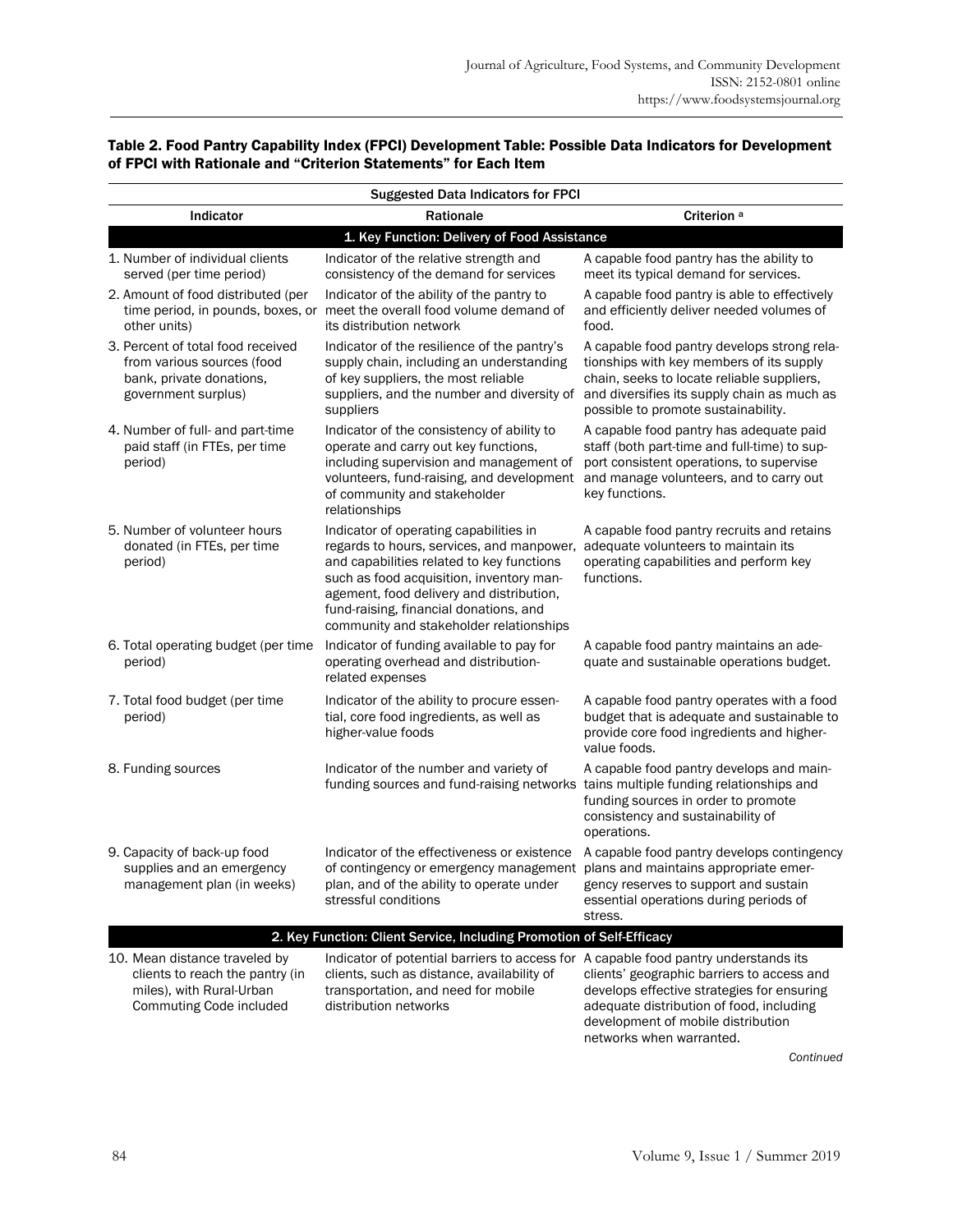| 11. Mean distance traveled by<br>volunteers to reach the pantry<br>(in miles), with Rural-Urban<br>Commuting Code included                                                                                                                                                                                                                                                                                                      | Indicator of possible barriers to maintain-<br>ing adequate operating capability and the<br>capacity to carry out key functions                            | A capable food pantry understands its<br>volunteers' geographic barriers to access<br>and develops effective strategies for ensur-<br>ing that volunteers are able to get to the<br>pantry to provide services.                                                                     |  |  |  |
|---------------------------------------------------------------------------------------------------------------------------------------------------------------------------------------------------------------------------------------------------------------------------------------------------------------------------------------------------------------------------------------------------------------------------------|------------------------------------------------------------------------------------------------------------------------------------------------------------|-------------------------------------------------------------------------------------------------------------------------------------------------------------------------------------------------------------------------------------------------------------------------------------|--|--|--|
| 12. Poverty rate and unemploy-<br>ment rate of population served                                                                                                                                                                                                                                                                                                                                                                | Indicator of the demand for food and<br>other services                                                                                                     | A capable food pantry understands the<br>characteristics and needs of the population<br>served, and is able to effectively address<br>population needs.                                                                                                                             |  |  |  |
| 14. Presence of a nutrition policy                                                                                                                                                                                                                                                                                                                                                                                              | Indicator of the promotion of self-efficacy<br>through client choice, provision of<br>healthful foods, and provision of targeted<br>nutrition education    | A capable food pantry develops self-efficacy<br>among clients by developing and imple-<br>menting a nutrition policy designed to<br>promote client choice, provide healthful<br>foods, and provide nutrition education to<br>ameliorate food insecurity and promote<br>good health. |  |  |  |
| 3. Key Function: Addressing the Root Causes of Hunger in Communities                                                                                                                                                                                                                                                                                                                                                            |                                                                                                                                                            |                                                                                                                                                                                                                                                                                     |  |  |  |
| 15. Breadth and depth of the com-<br>munity network, with consid-<br>eration of factors such as the<br>number of years operating in<br>the community, number of<br>volunteers, number and type of<br>funding sources, number of<br>community partnerships, num-<br>ber of referrals and/or connec-<br>tions to other community agen-<br>cies, consistency and amount<br>of community engagement<br>provided by key pantry staff | Indicator of the ability to interact and<br>engage as a key organization in the<br>community, and to serve as a key<br>resource on hunger in the community | A capable food pantry intentionally and<br>consistently seeks to build depth and<br>breadth of relationships within its<br>community and regularly engages with<br>individuals and organizations in order to<br>effectively address the root causes of<br>hunger in the community.  |  |  |  |

a Based on the methodology of Worstell and Green (Worstell & Green, 2017).

expertise and service to be applied to regional food access needs. Future research may benefit from the development of both resource maps and the FPCI to identify areas for further investigation, as well as assess and evaluate the ability of food pantries to conduct essential operations.

#### **Conclusion and Future Directions**

The pilot study for the NCFPCM NWNC found that substantial amounts of food are distributed to over 11,000 individuals per month by seven food pantries affiliated with SHFB NWNC and located in the food bank's 18-county service area. In addition, the researchers identified core strengths of commitment and altruism among food pantry leaders and volunteers. The study demonstrated the feasibility of adapting and using a previously developed food pantry survey tool, and that tool is being used now to conduct both the full regional study and the statewide study. Initial data analysis

resulted in the identification of data points that could quantify food pantry capabilities. First steps were taken toward developing a FPCI tool and mapping outputs. We anticipate that the full NCFPCM study will result in the identification and dissemination of best practices among food pantries, the development of resource maps to support optimization of regional food resources, and the construction of a FPCI tool that can be used to identify opportunities to improve local and regional food resilience.

#### **Acknowledgments**

The authors wish to acknowledge the staff of Second Harvest Food Bank of Northwest North Carolina, and Ms. Nikki McCormick, Director of Agency Relations for Second Harvest Food Bank of Northwest North Carolina, for their support during this study.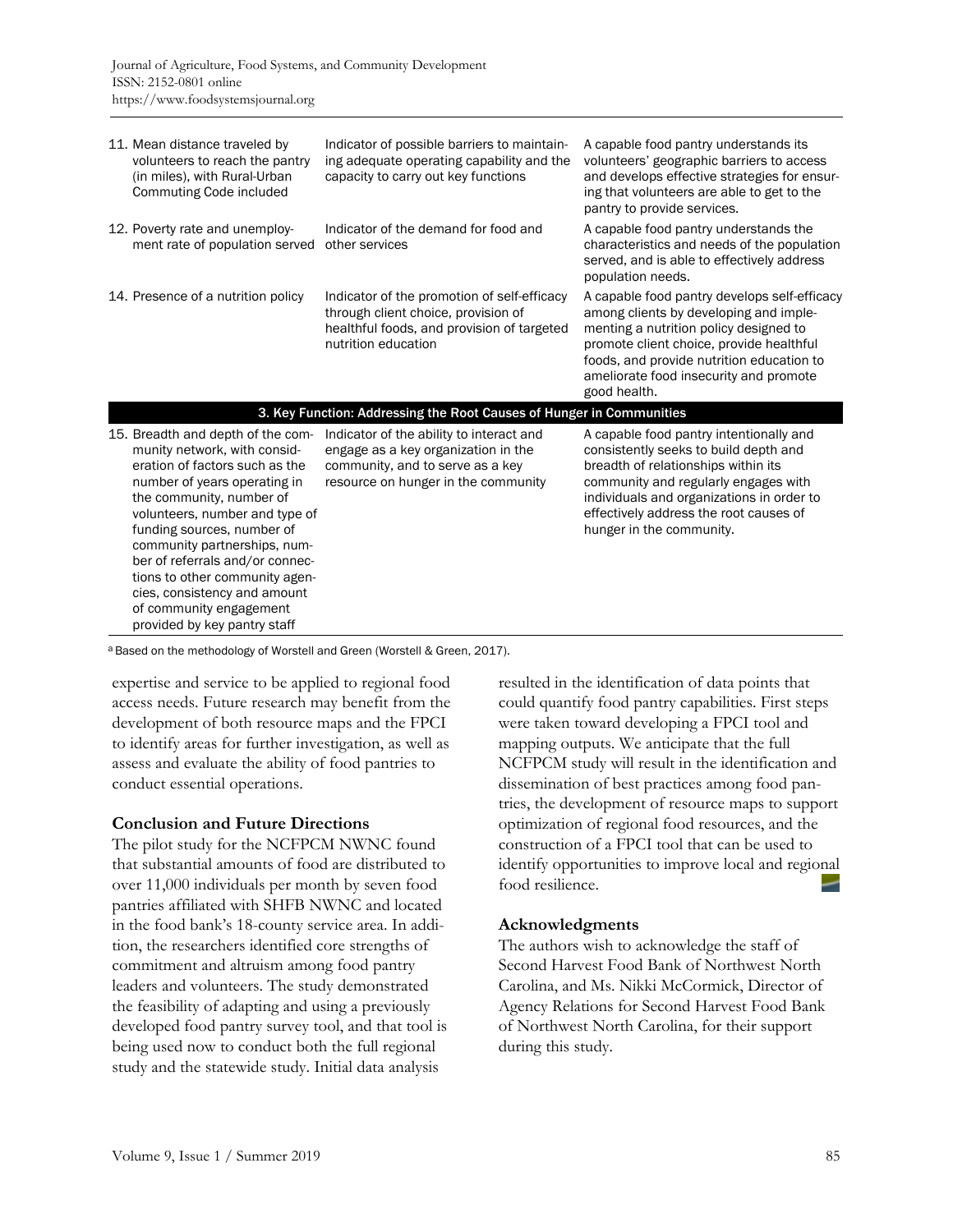#### **References**

- Akalis, S. (2014, September 10). Strengthening the food chain and growing agency capability with BJ's Charitable [Foundation \[Blog post\]. Retrieved from https://www.feedingamerica.org/hunger-blog/strengthening-the-food](https://www.feedingamerica.org/hunger-blog/strengthening-the-food-chain)chain
- Barth, M. M. [Reporter]. (2018, October 24). Notes taken at a planning meeting of the Southeast Regional Office of the USDA and the Southeastern University Consortium on Hunger, Poverty and Nutrition leadership team for the 2019 Southeastern University Consortium on Hunger, Poverty and Nutrition Symposium. Notes in possession of the reporter.
- Bazerghi, C., McKay, F. H., & Dunn, M. (2016). The role of food banks in addressing food insecurity: A systematic review. *Journal of Community Health, 41*, 732–740. https://doi.org/10.1007/s10900-015-0147-5
- Capability. (n.d.). In *Merriam-Webster's online thesaurus*. Retrieved July 9, 2019, from https://www.merriamwebster.com/thesaurus/capability
- Capable. (n.d.). In *Merriam-Webster's online dictionary*. Retrieved August 27, 2018, from https://www.merriamwebster.com/dictionary/capable
- Capacity. (n.d.). In *Merriam-Webster's online dictionary* Retrieved August 27, 2018, from https://www.merriamwebster.com/dictionary/capacity
- Capital Area Food Bank. (n.d.). Capacity building. Retrieved February 4, 2019, from https://www.capitalareafoodbank.org/programs/capacity-building/
- Caspi, C. E., Grannon, K. Y., Wang, Q., Nanney, M. S., & King, R. P. (2018). Refining and implementing the Food Assortment Scoring Tool (FAST) in food pantries. *Public Health Nutrition, 21*(14), 2548–2557. https://doi.org/10.1017/S1368980018001362
- Edwards, M. S. (2014). *Trends & best practices in food distribution systems: A focus on food banks & partner agencies*. Winston-Salem, NC: Kate B. Reynolds Charitable Trust. Retrieved from http://kbr.org/wpcontent/uploads/2014/10/Trends-Best-Practices-FINAL.pdf
- Environmental Systems Research Institute. (2018). ESRI: ArcGIS Desktop. Redlands, California.
- Feeding America. (n.d.-a). Find your local food bank. Retrieved June 12, 2018, from http://www.feedingamerica.org/find-your-local-foodbank/
- Feeding America. (n.d.-b). About us. Retrieved June 13, 2018, from http://www.feedingamerica.org/about-us/
- Feeding America. (n.d.-c). Our network: Delivering food and services. Retrieved June 11, 2018, from http://www.feedingamerica.org/our-work/food-bank-network.html
- Feeding America. (n.d.-d). Working together to end hunger: Our work. Retrieved June 12, 2018, from http://www.feedingamerica.org/our-work/
- Feeding America. (2011). *Food banks: Hunger's new staple* [Research brief]. Retrieved from http://www.feedingamerica.org/research/hungers-new-staple/hungers-new-staple-full-report.pdf
- Food and Agriculture Organization of the United Nations [FAO]. (n.d.). *Measuring resilience: A concept note on the resilience tool*. Retrieved from http://www.fao.org/docrep/013/al920e/al920e00.pdf
- Ford, J. D., Lardeau, M.-P., Blackett, H., Chatwood, S., & Kurszewski, D. (2013). Community food program use in Inuvik, Northwest Territories. *BMC Public Health, 13*, 970. https://doi.org/10.1186/1471-2458-13-970
- Garratt, E. (2017). Please sir, I want some more: An exploration of repeat foodbank use. *BMC Public Health, 17*, 828. https://doi.org/10.1186/s12889-017-4847-x
- Global Food Banking Network, The. (n.d.). *Building capacity: Offering growing food banks the tools to flourish and thrive.* Retrieved February 14, 2019, from https://www.foodbanking.org/what-we-do/building-capacity/
- Hawaii Alliance for Community Based Economic Development. (2016). *Puna community resilience and capacity building final report*. Retrieved from https://www.hacbed.org/wp-content/uploads/2017/04/Puna-Resiliency-Final-Report-UPDATED.pdf
- Martin, K. S., Wolff, M., Callahan, K., & Schwartz, M. B. (2018). Supporting wellness at pantries: Development of a nutrition stoplight system for food banks and food pantries. *Journal of the Academy of Nutrition and Dietetics, 119*(4), 553–559. https://doi.org/10.1016/j.jand.2018.03.003